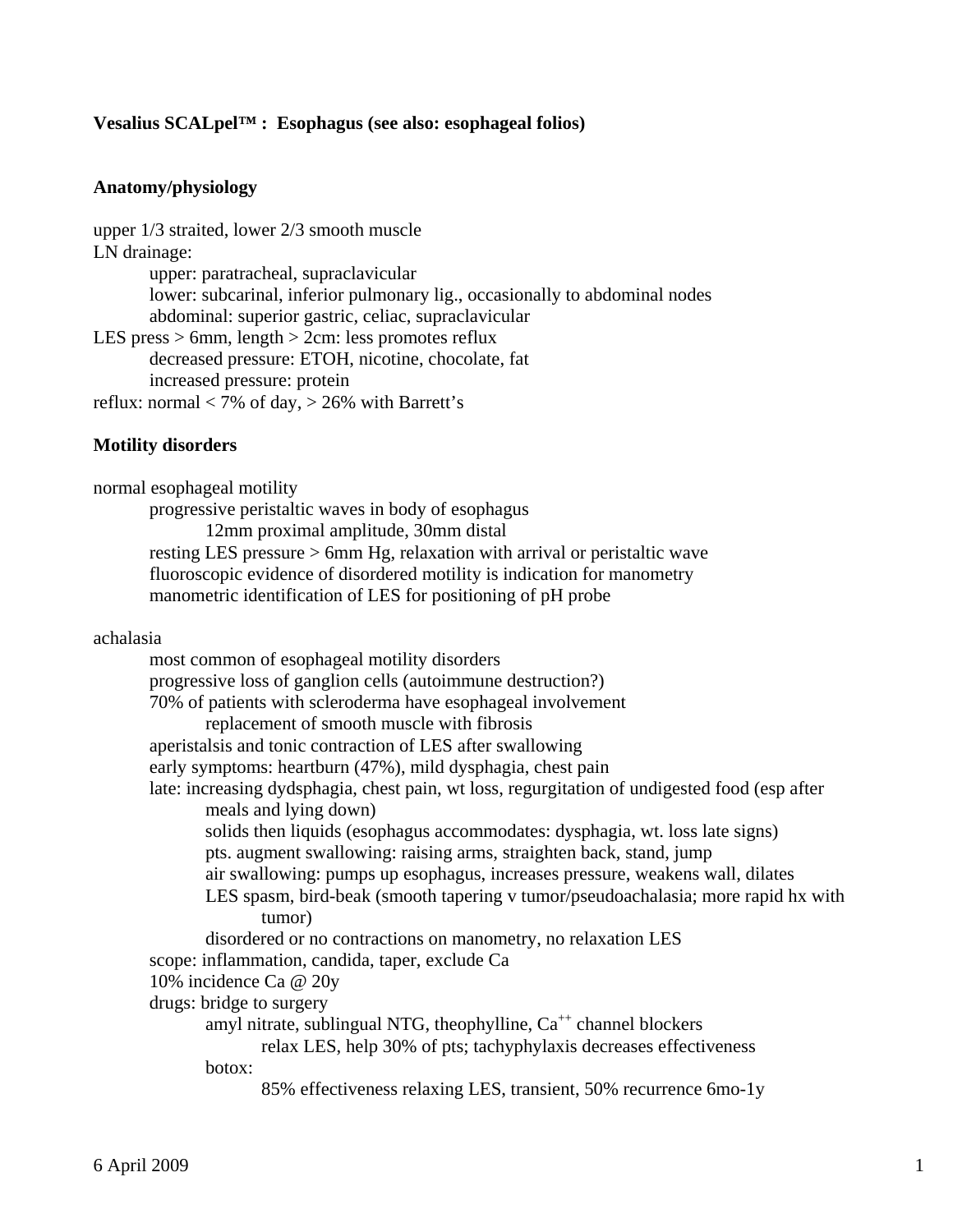terminal axons regrow, new synapses less success with retreatment use for pts who are not surgical candidates casues tissue reaction which predisposes to perforation at surgery balloon dilatation to 3-4cm, 90% effective, 70% recurrence at 1y, repeat 1-2X rapid relapse predicts less success with subsequent dilatations disrupts distal esophageal muscle; OK before surgery success and completeness increases w size of balloon to 4cm max 1-2% perforation risk with each dilatation pain; get gastrografin, if neg follow w barium if perf. immediate surgery, close perf, do myotomy, buttress w partial wrap (Toupe, Dor) Heller myotomy now done mostly laparoscopically, 95% excellent response 6-7cm on esophagus, 2cm onto stomach can do intraop scope, balloon to better visualize lower esophagus addition of fundoplication reduces reflux 9X; more likely if done abdominally than thoracoscopically associated with increased incidence of squamous Ca mid esophagus even after surgical treatment monitor (only esophageal motility disorder associated with cancer)

diffuse esophageal spasm/nutcracker esophagus

 multiple areas of circular muscle spasm, dysphagia long myotomy

scleroderma

inadequate esophageal motility without increased LES pressure

# **Mucosal disorders**

# **GERD**

 20% incidence in general pop, 55% in obese (bariatric surgery for morbidly obese as effective as fundoplication to treat GERD) mucosal damage -> Barrett's -> cancer progression chronic, mimics other diseases (Gb) evaluate: atypical symptoms (dysphagia, swallowing disorders), failure of medical Rx, treatment longer than 10y, hi dose drug Rx, multiple drugs scope, 24h pH monitor, manometry, Ba study, gastric emptying  $\langle 5\% \rangle$  progressive medical management: lo dose H2 blocker -> hi dose -> multiple -> PPI surgery: alternative to medical therapy or failure of med Rx (especially young pt who needs more than minor medication if less than 30mm peak LES pressure, do partial wrap over large bougie recent technique of endoscopic plication (for GERD, not for Barretts)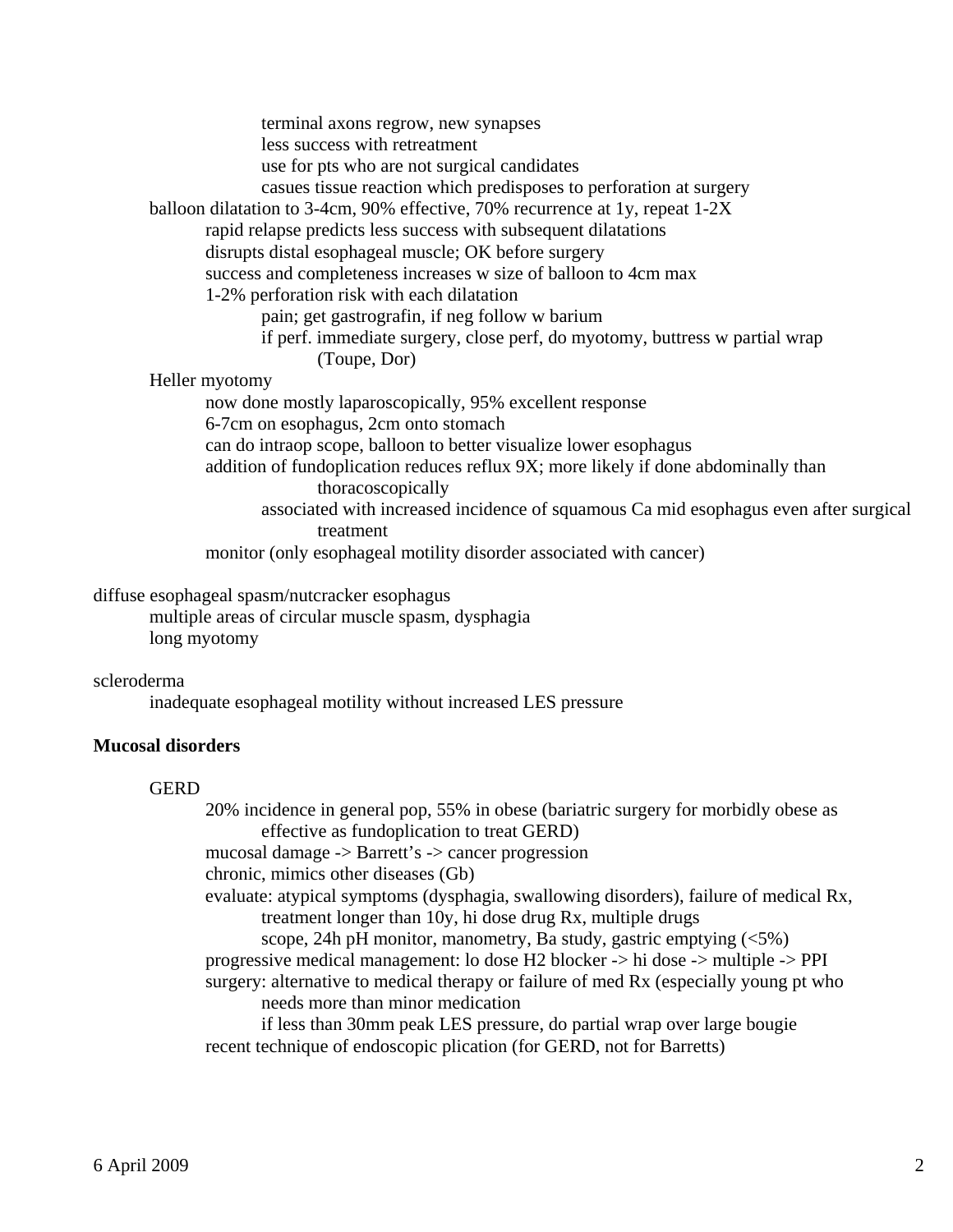# Barrett's

 found in 10% of patients with GERD 10% of Barretts progress to adenocarcinoma long (greater or less than 3cm) and short segment intestinal metaplasia at or above the GE jct; incompletely understood medical treatment (PPI) equivalent to surgery; won't progress if control GERD lo grade: 1-2% cancer risk per year, screen/scope yearly for dysplasia hi grade: 7% risk per year, screen Q3mo if focal multifocal or mucosal irregularity requires intervention non-surgical ablation: multipolar electrocoagulation (MPEC), 1% stricture argon plasma coagulation (APC) (causes dessication), perforation risk photodynamic (PDT): 5-aminolevulinic acid (5ALA) dye sensitizer of rapidly proliferating cells laser causes  $O_2$ -mediated cytotoxicity/mucosal destruction incomplete 36% stricture rate PDT + omeprazole decreases progression to carcinoma from 28 to 13% with hi grade Endoscopic mucosal resection, piecemeal, risks stricture, perforation cryoablation, YAG additional modalities esophagectomy in medically fit with hi grade dysplasia

### **Neoplasm**

| benign: cyst, leiomyoma, fibroma, myxofibroma, fibrolipoma                                      |
|-------------------------------------------------------------------------------------------------|
| remove if symptomatic; if asymptomatic consider malignant potential risk v                      |
| benefit surgery; most are operated on                                                           |
| malignant: squamous, adeno, sarcoma                                                             |
| symptoms: dysphagia of solids progressing to liquids                                            |
| odynophagia: retrosternal pain on swallowing, $2nd$ most common symptom                         |
| squamous                                                                                        |
| no longer the most common in US                                                                 |
| blacks 5X Caucasian (squamous)                                                                  |
| $60\% N+at Dx$                                                                                  |
| alcohol, smoking risk factors                                                                   |
| usually upper to mid, radiosensitive                                                            |
| adeno                                                                                           |
| rapidly increasing frequency                                                                    |
| associated with Barrett's                                                                       |
| radioresistant                                                                                  |
| T stage: 1 lamina propria or submucosa, 2 invades muscle, 3 through adventitia, 4 into adjacent |
| structures                                                                                      |
| survival<br>stage                                                                               |
| I(T1)<br>85%<br>rare to find except if sceening for Barretts                                    |
| $IIA (T2,3)$ 35%                                                                                |
|                                                                                                 |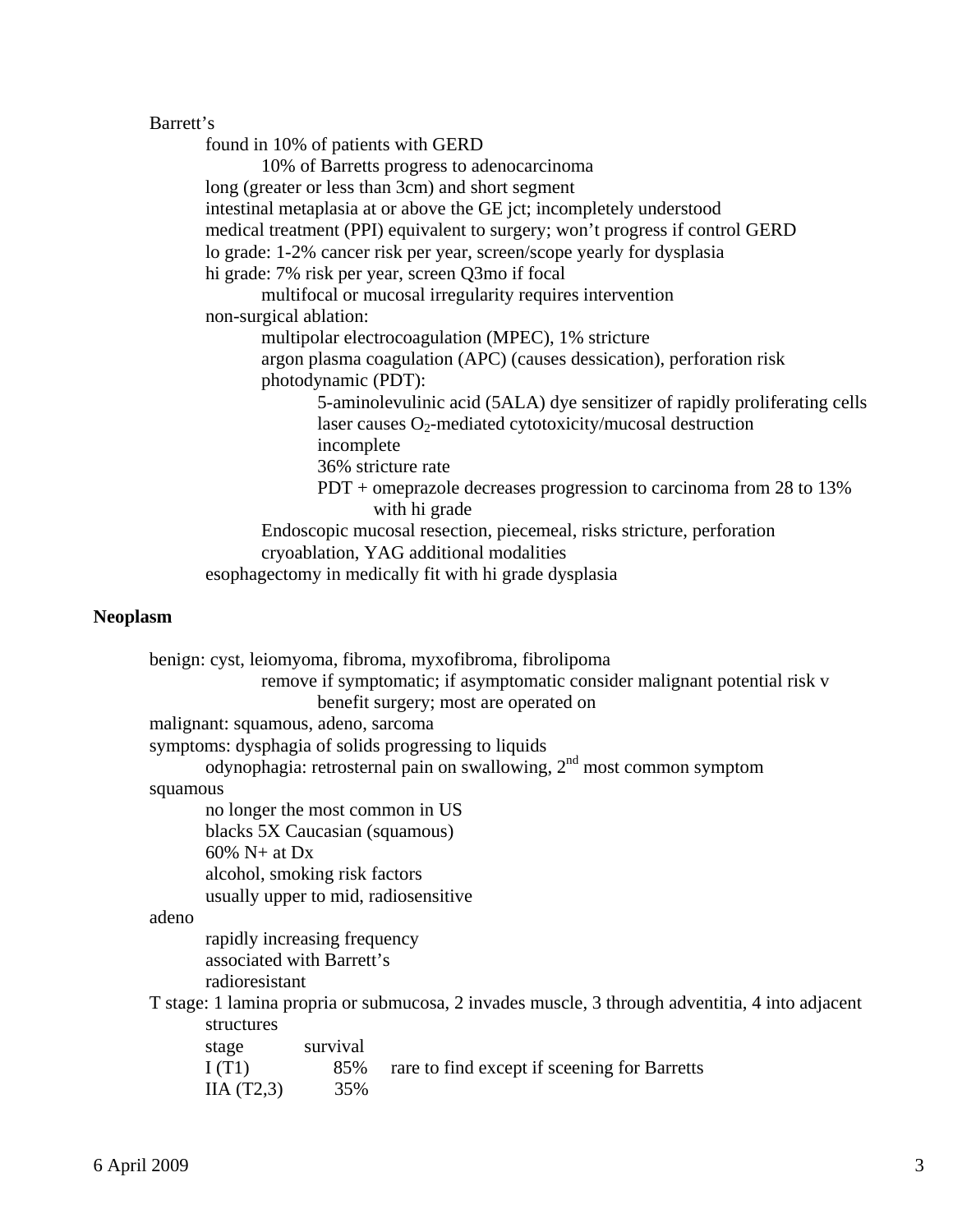IIB (T2 or N1) 35% III (T3,4) 15% IV (metastasis)  $0$ overall 20% cure rate all stages

chemotherapy alone poor response, but sensitizes for RT

 CT/RT 30-50% complete clinical response as induction/neoadjuvant Rx radiotherapy

 squamous sensitive: 50-60 Gy for cure, 5% 5y when used alone surgery:

for Barretts or T1 lesion resection alone

 T2 (into muscularis propria, N0M0): neoadjuvant radiotherapy, post op chemorad no added benefit

T3 (periesophageal fat), T4 (adjacent organs)

> 5 nodes positive correlates with systemic spread

goal of neoadjuvant is to reduce disease in the bed of surgical resection

complete pathological response improves survival (59% 3y survival)

distant mets: surgery not indicated; chemo +/- radiation; stent

 liver met resection no survival advantage v colon cancer resection with stomach pull up or interposition if stomach not usable anastomosis in chest or neck: leak in neck less morbid than chest

neoadjuvant chemoradiation

85% resection rate

25-30% complete pathological response

average survival 29mo (v 14 mo without, double)

57% 2y, 34% 5y survival selected pts

complete pathological responders 60% 5y

if residual tumor, 34%

#### sarcoma

 large polypoid mass no benefit chemoradiation epidermal (carcinosarcoma), leiomyoSA, fibroSA, rhabdoSA only treatment is surgery tylosis: autosomal dominant, hyperkeratosis palms and soles only genetic disorder associated with esophageal cancer

95% incidence of esophageal cancer with tylosis

#### **Injury**

 caustic/chemical (acid or alkalai) no attempt at neutralizing: exothermic reaction causes more damage examine mouth and upper esophagus (may be little evidence, short contact) acid: stomach contact time longer than esophagus, risk of gastric perforation, later gastric outlet obstruction associated with squamous cancer, 5% incidence at 6y early endoscopy to identify necrosis; small caliber scope H2 blocker/PPI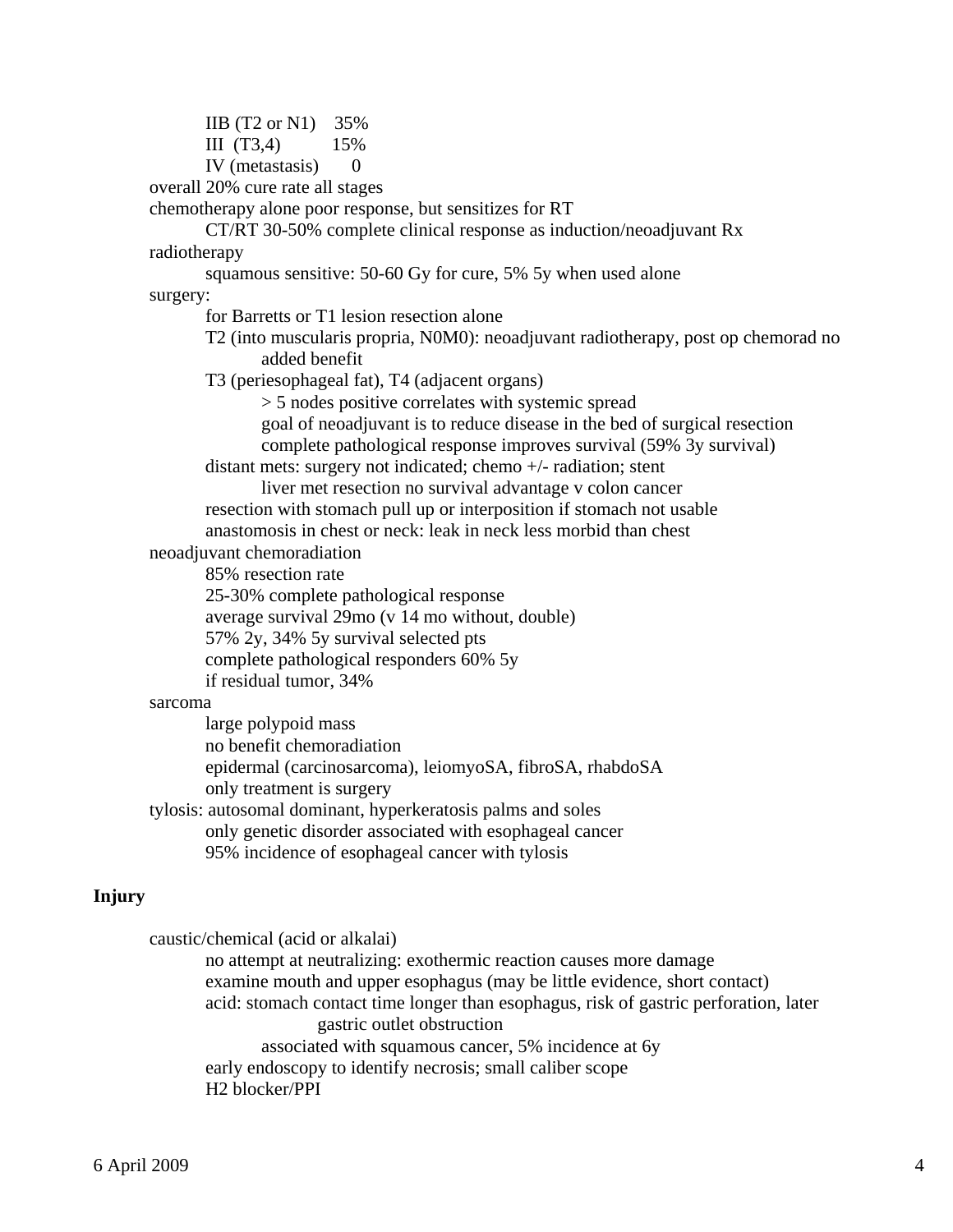antibiotics, steroids? most adult cases psychiatric feeding tube, TPN no early surgery most heal with stricture, alkali more likely to produce esophageal stricture increased risk for esophageal carcinoma usually long stricture not amenable to dilatation late surgery with colon interposition (injured stomach cannot be used for conduit) cancer secondary to caustic burn more favorable than sporadic perforation 75% iatrogenic (from therapeutic esophagoscopy), 20% mortality 20% barotrauma: Mallory-Weiss (tear), Boerhaave (rupture, usually L chest) 5% trauma, other (infection) non-operative management well defined selected group contained leak documented on gastrografin then Ba hemodynamically stable NPO, 7-10d antibiotics parenteral nutrition Ba study no leak -> feed surgery primary repair if early, good tissue, minimal inflammation, mild edema, no malignancy mucosa, 2 layer muscle repair buttress: low use fundus, chest pleural or intercostal flap primary repair decreases mortality by 50-70% late: drainage alone, T-tube, exclusion/diversion, esophagectomy alternatives

# **Anatomic abnormalities**

#### diverticula

 Zenkers: pulsion, regurgitate undigested food, mostly at night, aspiration small: cricomyotomy alone large: excise, staple (endoscopic staple) mid-esophageal: traction, granulomatous mediastinal disease; simple excision epiphrenic: distal 1/3, pulsion, rarely symptomatic; Rx diverticulectomy with long myotomy to relieve pressure area

24h delay 40% mortality

# hiatus hernia

50% sliding (type I), age  $> 50$  (50% of people  $> 50$  have) paraesophageal type II: EG junction normal location, fundus in chest type III: EG jct and fundus in chest (phreno-esophageal ligament disrupted) type IV: abdominal organ also in chest danger: gastric volvulus, gangrene